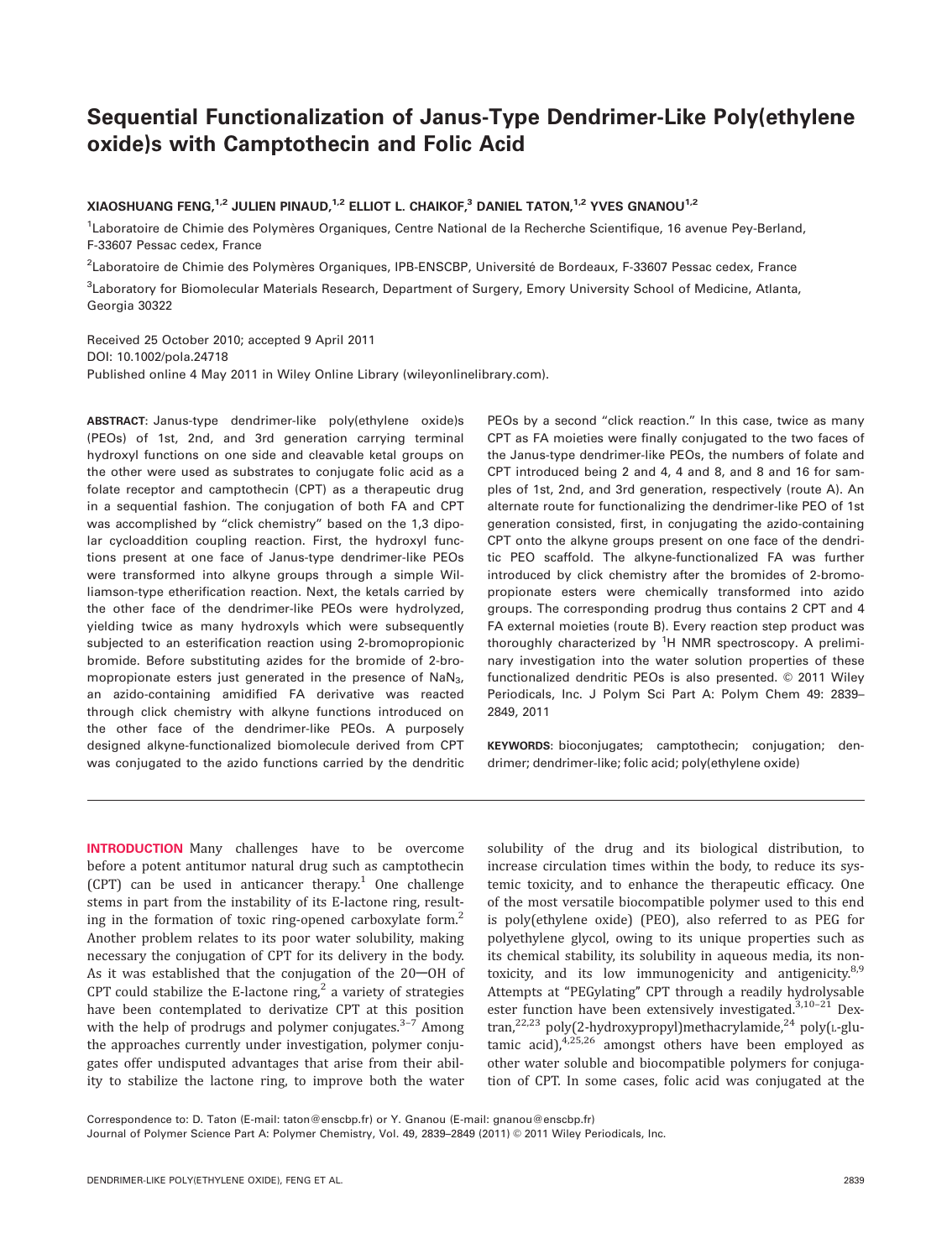other end of PEO providing bioconjugates targeting folate receptors in malicious cells.<sup>12,13,16,17,19,20</sup> Owing to its high affinity to the folate receptor and its nonimmunogenicity, and because it over-expresses on many tumors, $27$  FA has been the most examined for its targeting role whereas CPT is often employed as a model drug.<sup>16,17,26</sup> However, the presence of only two conjugating sites at its chain ends limits the biological applications of linear PEG. As reported by Khandare et al. $^{28}$  the anticancer activity of paclitaxel when conjugated to poly(amidoamine) (PAMAM) dendrimers is much higher than when the drug is conjugated to linear PEG, although the bioavailability of the drug could be improved in both cases.

On the other hand, conjugation of more than one category of biomolecules, that is, a drug, a targeting entity and a probe for imaging, on symmetrical dendrimers is not straightforward. Yet, Majoros et al. have functionalized the periphery of a PAMAM dendrimer of fifth generation with FA as the targeting moiety, fluorescein isothioisocyanate as the fluorescence probe and taxol as the drug. $^{29,30}$  In this example, however, the multifunctionalization of the PAMAM dendrimer occurred randomly. Among the different polymeric nanoparticles that are being investigated as multifunctionalized prodrugs carrying out multiple tasks at a time,  $31,32$  multifaced dendrimers—also called Janus-type or asymmetrically arranged dendrimers—with different types of peripheral functions for multifunctionalization have been designed following highly precise synthetic pathways.<sup>33-38</sup> However, in vivo studies performed from such multifaced dendrimers conjugated with biomolecules have shown that they seldom reach their target because of their cytotoxicity and of their uptake by the reticular endothelial system. $30,31$  This can be overcome, however, by grafting linear PEO chains (PEGylation) on the outer surface of the dendritic scaffold. PEGylating the periphery of dendritic nanodevices indeed provides a protection from opsonization, enhancing their circulation time.39–48

Dendrimer-like PEOs provides a more direct solution combining the multivalency of the dendritic architecture with the specific properties of PEO mentioned earlier.<sup>49</sup> They essentially differ from regular dendrimers by the size of their polymeric generations between the branching points and by the fact that these generations are grown by a living chain polymerization. Dendrimer-like PEOs thus possess multiple peripheral functions that can be of different type and are not expected to be recognized by the body immune system due to the stealth effect of PEO. In the past five years, we designed a variety of such dendrimer-like PEOs. We first developed a new methodology of synthesis of high generation symmetrical dendrimer-like PEOs that involves the reiteration of (i) polymerization of ethylene oxide and (ii) arborization of PEO chain ends.50,51 More recently, Janus-type dendrimer-like PEOs bearing orthogonal functions on their surface were also designed up to the generation  $6.50-52$  We also prepared bifunctional dendrimer-like PEOs including an inner functionalization with poly(acrylic acid) chains.<sup>53</sup> Besides, bouquet-type dendrimer-like PEOs that could accommodate bovin serum albumin at the core and a therapeutic agent at their periphery were designed.<sup>54</sup>

In this contribution, we describe the precise and sequential conjugation using "click chemistry"<sup>55-61</sup> of Janus-type dendrimer-like PEOs from the first to the third generation, with folic acid (FA) as targeting group on one side and camptothecin (CPT) as drug on the other side. Recent examples of sequential orthogonal functionalization of biomolecules or polymers by variant approaches in click chemistry have been reported. For instance, Wolfbeis and coworkers have applied both copperfree and copper-mediated click reaction for the sequential labeling of biological targets.<sup>62</sup> Haddleton and coworkers have synthesized alkyne-functional macromonomers via catalytic chain transfer polymerization, followed by functionalization with sugar azides and thiols, using both Cu(I)-catalyzed azide– alkyne cycloaddition and thiol–ene Michael addition reactions.<sup>63</sup> As for Lutz and coworkers, they have reported the orthogonal modification of polystyrene chain-ends via sequential nitrile oxide–alkyne and azide–alkyne Huisgen cycloadditions, yielding heterotelechelic polystyrenes.<sup>64</sup>

The dendritic substrates based on PEO described here can accommodate more than one drug and FA molecules, the multivalent interactions of folates with the receptors being essential for the efficient delivery of the medicine to the target.<sup>5</sup> For this purpose, the peripheral groups of the parent Janus-type dendrimer-like PEOs were suitably derivatized both into alkynes and potent azido groups (bromides), and further reacted consecutively with a modified FA in the form of a folate alkyne and an azido-functionalized CPT, one after another. Additionally, we propose a variant for the conjugation of the dendrimer-like PEO of 1st generation used as substrate, by changing the order of conjugation of CPT and FA as compared to the former case. A dendrimer-like PEO prodrug with a different ratio of FA to CPT could thus be derived.

#### EXPERIMENTAL

### Materials

Dichloromethane and dimethyl sulfoxide (DMSO) were distilled over  $CaH<sub>2</sub>$  prior to use.  $(S)-(+)$ -CPT (95%) was purchased from TCI Europe. All other chemicals and solvents (Aldrich) were used as received without further purification. The Janus-type dendrimer-like PEOs of 1st, 2nd, and 3rd generation, noted PEO-Gk1(ket)<sub>2</sub>-Ga1(OH)<sub>2</sub> ( $M_{\text{n NMR}} = 7,500$ g mol<sup>-1</sup>, PDI = 1.05), PEO-Gk2(ket)<sub>4</sub>-Ga2(OH)<sub>4</sub> ( $M_{\text{n NMR}} =$ 14,500 g mol<sup>-1</sup>, PDI = 1.07), and PEO-Gk3(ket)<sub>8</sub>-Ga3(OH)<sub>8</sub>  $(M_{n \text{ NMR}} = 36,500 \text{ g mol}^{-1}$ , PDI = 1.07), respectively, were synthesized by anionic ring-opening polymerization of ethylene oxide carried out using Schlenk-type equipments, followed by arborization of PEO chains ends with appropriate branching agents. All details of these syntheses are described in our previously published report.<sup>52</sup> 2-aminoethyl azide was prepared following the procedure reported by Inverarity et al.<sup>65</sup>

<sup>1</sup>H NMR ( $\delta_{\text{ppm}}$ , CDCl<sub>3</sub>): 3.34 (t, 2H, CH<sub>2</sub>N<sub>3</sub>), 2.86 (t, 2H,  $CH<sub>2</sub>NH<sub>2</sub>$ ), 1.34 (s, 2H,  $CH<sub>2</sub>NH<sub>2</sub>$ ).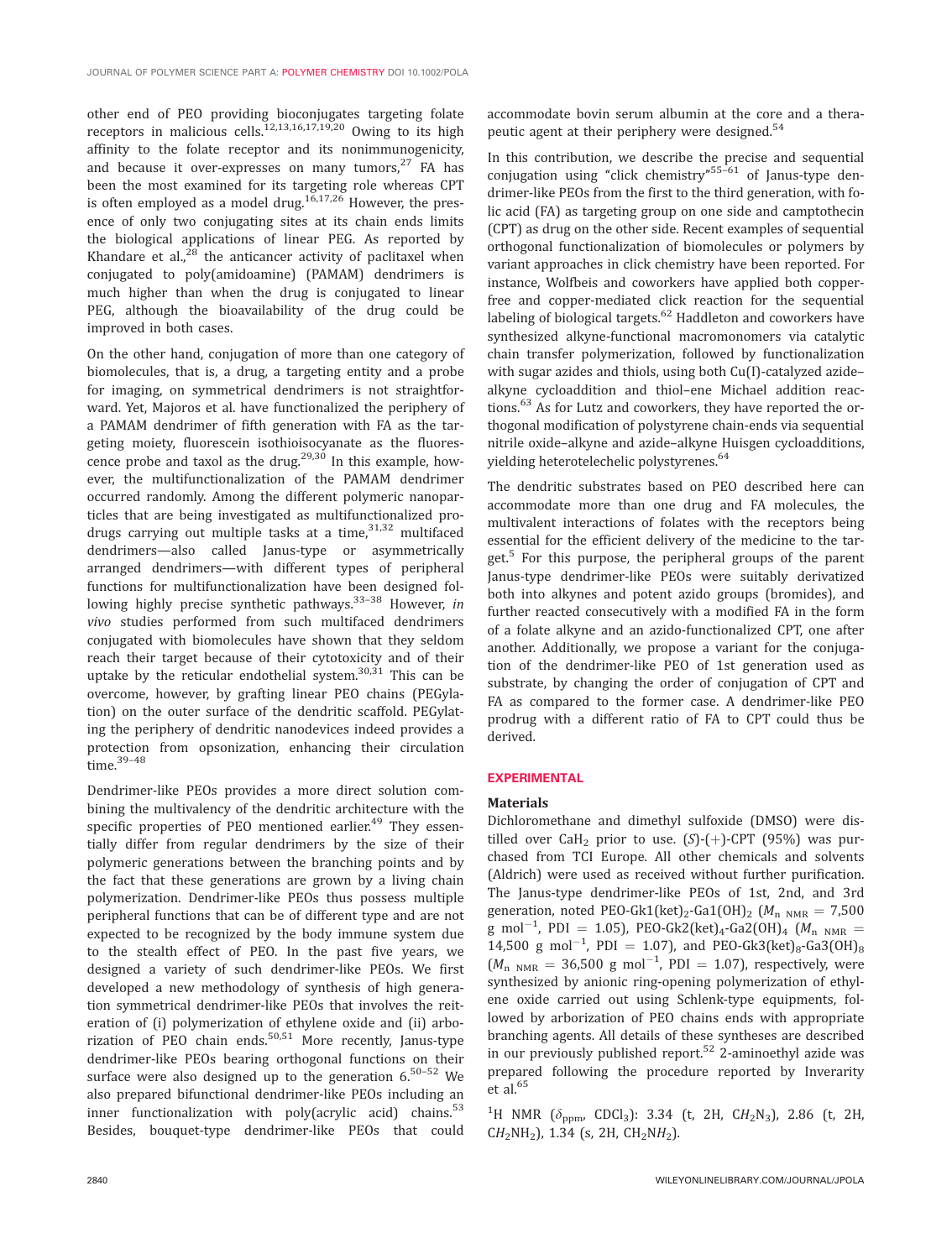## Synthesis of Azido-Containing (2) and of Alkyne-Functionalized CPT (3)

The azido-CPT derivative (2) was synthesized following a similar procedure to that reported by Parrish and Emrick<sup>66</sup> Similarly, 5-hexynoic acid was used instead of 6-azidohexanoic acid to prepare the alkyne-containing CPT derivative  $(3)$ ; yield = 85%.

<sup>1</sup>H NMR ( $\delta_{\text{ppm}}$ , CDCl<sub>3</sub>): 8.40 (s, 1H, C-7H), 8.24 (d, 1H, C-12H), 7.94 (d, 1H, C-9H), 7.84 (t, 1H, C-11H), 7.68 (t, 1H, C-10H), 7.21 (s, 1H, C-14H), 5.68 (d, 1H, C-17H2), 5.40 (d, 1H, C-17 $H_2$ ), 5.29 (s, 2H, C-5H), 2.66 (m, 2H, OOCC $H_2$ ), 2.29 (m, 3H, OOCCH<sub>2</sub>CH<sub>2</sub>CH<sub>2</sub>(1)), 2.16 (m, 1H, OOCCH<sub>2</sub>CH<sub>2</sub>CH<sub>2</sub>(1)), 2.03 (s, 1H,  $-C\equiv CH$ ), 1.86 (m, 2H, C-19H<sub>2</sub>), 1.01 (t, 3H, C-18H<sub>3</sub>). <sup>13</sup>C NMR (CDCl<sub>3</sub>, ppm): 172.2, 167.6, 157.5, 152.4, 148.8, 146.2, 146.0, 131.4, 130.9, 129.6, 128.6, 128.4, 128.3, 128.2, 120.4, 96.2, 83.1, 76.0, 69.6, 67.2, 50.1, 32.5, 32.0, 23.3, 17.8, 7.7.

### Synthesis of Folate Azide (5) and of Alkyne-Functionalized Folic Acid (6)

These two derivatives were prepared following already published procedures.<sup>67</sup> Under a nitrogen atmosphere, 2-aminoethyl azide (0.34 g, 4.00 mmol) and dicyclohexylcarbodiimide (DCC) (1.88 g, 9.15 mmol) were added to a solution of folic acid (1.61 g, 3.66 mmol) in anhydrous DMSO (64 mL) and pyridine (32 mL), and the mixture was stirred overnight at room temperature. The precipitated products were filtered off and the filtrate was gradually poured into a vigorously stirred solution of cooled diethyl ether (1 L). The yellow precipitate was collected by filtration, and dried under vacuum to yield 1.67 g (yield  $= 95\%$ ) of the amidated product (5) as a yellow solid.

FTIR  $(cm^{-1})$ : 2105; <sup>1</sup>H NMR (DMSO-d6): d 11.45 (br s, 1H), 8.64 (s, 1H), 8.06 (br m, 2H, CONH), 7.65 (d, 2H), 6.93 (br t, 2H, NH), 6.63 (d, 2H), 4.48 (d, 2H), 4.35 (m, 1H), 3.33 (m, 2H, CH2N3), 3.22 (m, 2H, CH2NH), 2.29–2.15 (m, 2H), 1.98– 1.82 (m, 2H); 13C NMR (DMSO-d6): 174.0, 172.1, 166.3, 160.8, 156.5, 153.7, 150.7, 148.6, 129.0, 127.9, 121.3, 111.1, 52.7, 49.9, 45.9, 38.1, 30.4, 26.9.

Similarly, the alkyne-functionalized folic acid derivative (6) was prepared in 95% yield using propargyl amine instead of 2-aminoethyl azide.  ${}^{1}H$  NMR (DMSO-d6): d 11.45 (br s, 1H), 8.64 (s, 1H), 8.26 (br m, 1H, CONH), 8.00 (br m, 1H, CONH), 7.65 (d, 2H), 6.93 (br t, 2H, NH), 6.63 (d, 2H), 4.48 (d, 2H), 4.35 (m, 1H), 3.83 (m, 2H, CH<sub>2</sub>NH), 3.06 (t, 1H,  $-C\equiv CH$ ), 2.29–2.15 (m, 2H), 1.98–1.82 (m, 2H);  $^{13}$ C NMR (DMSO-d6): 174.0, 171.6, 166.2, 161.0, 156.5, 153.8, 150.7, 148.6, 129.0, 127.9, 121.3, 111.1, 81.2, 72.8, 52.7, 45.9, 31.7, 30.4, 26.9.

## Conjugation of CPT and Folic Acid Derivatives Onto Janus-Type Dendrimer-Like PEOs by Click Chemistry

These chemical modifications were carried out under an inert atmosphere of nitrogen using Schlenk equipments.

## Synthesis of PEO-Gk1(Br)<sub>4</sub>-Ga1(FA)<sub>2</sub>

Into a 3-neck flask, PEO-Gk1(Br)<sub>4</sub>-Ga1(yne)<sub>2</sub> (0.65 g, 0.16 meq.) folate azide 5 (0.12 g, 0.24 mmol) and 10 mL of DMSO were added. After the materials were dissolved, sodium ascorbate (16 mg, 0.08 mmol) and copper sulfate (8 mg, 0.03mmol) were added. The reaction mixture was stirred for 48 h at room temperature. After dilution with water (50 mL), the solution was dialyzed against deionized water for 24 h to remove the salts and DMSO. The precipitates were removed by centrifugation and the obtained solution was lyophilized, affording the conjugated PEO (0.6 g, 82%); the  $^{1}$ H NMR characterization of this PEO derivative is shown in Figure 3.

## Synthesis of PEO-Gk1 $(N_3)_4$ -Ga1 $(FA)_2$

PEO-Gk1(Br)<sub>4</sub>-Ga1(FA)<sub>2</sub> (0.6 g, 0.27 meq.), NaN<sub>3</sub> (53 mg, 0.81 mmol) and DMSO (10 mL) were introduced into a 3 neck flask. The suspension was stirred at room temperature for overnight. After the precipitates were removed by filtration, the filtrate was precipitated into an excess of diethyl ether. The product was isolated after filtration and dried under vacuum (yield = 95%). FTIR (cm<sup>-1</sup>): 2110; the <sup>1</sup>H NMR spectrum of this compound is displayed in Figure 3.

## Characterization

<sup>1</sup>H NMR spectra were recorded on a Bruker AC 400 spectrometer. Bruker Tensor 27 spectrometer was used for FTIR analysis. Dynamic light scattering (DLS) experiments were performed using an ALV Laser Goniometer, which consists of a 22 mW HeNe linear polarized laser with 632.8 nm wavelength and an ALV-5000/EPP Multiple Tau Digital Correlator with 125 ns initial sampling time. The samples were kept at constant temperature (25  $^{\circ}$ C) during all experiments. The accessible scattering angular range varied from  $40^{\circ}$  up to  $150^{\circ}$ . The solutions were introduced into 10 mm diameter glass cells. The minimum sample volume required for the experiment was 1 mL. The data acquisition was realized using the ALV-Correlator Control Software, and the counting time varied for each sample from 300 s up to 600 s. The hydrodynamic radius  $(R_H)$  of these populations of dendrimer-like PEOs was then calculated from the diffusion coefficient using the Stokes-Einstein relation  $D = kT/6\pi\eta R_H$ , where  $\eta$  is the viscosity of the medium (water). Micelles were prepared by dissolving 10 mg of conjugates in 2 mL of DMSO and adding to vigorously stirred deionized water (8 mL). DMSO was then eliminated by dialysis against deionized water with a dialysis tube (10 mL) (cut-off of 3500 Da) for two days. The micelles solution was passed through 0.45  $\mu$ m filter before characterization.

#### RESULTS AND DISCUSSION

The three Janus-type dendrimer-like PEOs consisting of one, two and three generations of PEO arms on each side are denoted as PEO-Gk1(ket)<sub>2</sub>-Ga1(OH)<sub>2</sub> ( $M_n = 7,500$  g mol<sup>-1</sup>), PEO-Gk2(ket)<sub>4</sub>-Ga2(OH)<sub>4</sub> ( $M_n = 14,500$  g mol<sup>-1</sup>) and PEO-Gk3(ket)<sub>8</sub>-Ga3(OH)<sub>8</sub> ( $M<sub>n</sub> = 36,500$  g mol<sup>-1</sup>), respectively (see Fig. 1). In these notations, Gkn refers to the nth generation of the PEO dendron synthesized from a ketal-containing (k) branching agent, whereas Gan refers to the nth generation of the other PEO dendron constructed with allyl chloride (a) as branching agent. Finally, (ket)<sub>m</sub> and  $(OH)_{m}$  represent the total number of hydroxyls and ketal rings, respectively, present on each face of these dendritic PEOs. As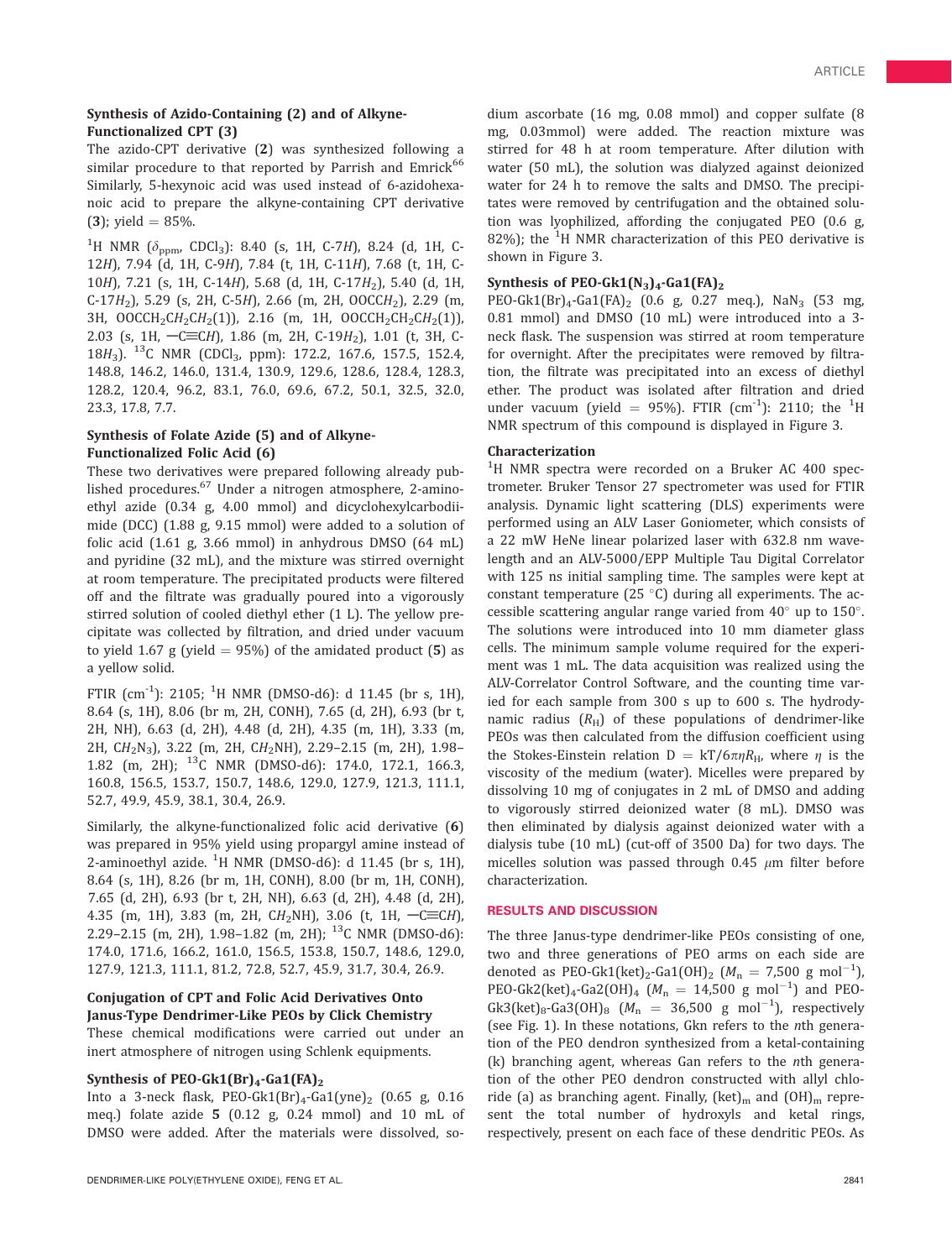

FIGURE 1 Structure of the three Janus-type dendrimer-like PEOs used for conjugation.

reported elsewhere,<sup>52</sup> the synthesis of these dendrimer-like PEOs carrying orthogonal functional groups on their surface is based on the reiteration of an alternate and divergent procedure, combining the anionic ring-opening polymerization of ethylene oxide and the selective arborization of PEO branches.

To achieve a high reaction efficiency, conjugation of biomolecules onto PEG is generally based on an esterification or amidation through an activation step of a carboxylic acid group. $3,10-21$  To conjugate our Janus-type dendrimer-like PEOs, we turned here to a more reliable coupling reaction of biologically active molecules, that is, by the copper-catalyzed Huisgen's 1,3-dipolar cycloaddition between an alkyne-containing reagent and an azido-containing antagonist reagent, which refers to as a click chemistry.<sup>55-61</sup> The chemical modification of PEO-Gk1(ket)<sub>2</sub>-Ga1(OH)<sub>2</sub>, PEO-Gk2(ket)<sub>4</sub>- $Ga2(OH)_4$  and PEO-Gk3(ket)<sub>8</sub>-Ga3(OH)<sub>8</sub> through such a sequential functionalization is illustrated in Scheme 1.

The hydroxyls carried by one side of the dendritic PEOs were thus derivatized into alkynes by a Williamson etherification reaction using propargyl bromide as functionalizing agent. Then, the terminal ketal groups of the other face of

the dendritic scaffold were deprotected under acidic conditions, thus releasing the hydroxyl groups. The latter functions were then esterified with 2-bromopropionic bromide and the corresponding bromides adjacent to the ester groups were subsequently transformed into azido groups.<sup>68</sup> Figure 2 shows the representative  $^1\mathrm{H}$  NMR spectra after consecutive derivatizations of PEO-Gk1(ket)<sub>2</sub>-Ga1(OH)<sub>2</sub> into PEO-Gk1  $(ket)<sub>2</sub>$ -Ga1(yne)<sub>2</sub>, PEO-Gk1(OH)<sub>4</sub>-Ga1(yne)<sub>2</sub> and PEO- $Gk1(Br)<sub>4</sub>$ -Ga1(yne)<sub>2</sub>. The notation (yne)<sub>m</sub> refers here to the presence of m alkyne functions at the periphery of one PEO dendron. After alkynation of the two terminal hydroxyls present at one side of the dendrimer, two new peaks, c and e that can be ascribed to the methylene and methine protons appear at 4.21 and 2.45 ppm, respectively. The ratio of the c:e:g peaks is equal to 2:1:3, as expected, indicative of a quantitative transformation of the two hydroxyls into two alkynes. The peak denoted as f at 1.5 and 1.6 ppm due to the resonance of the methyl of the ketal rings vanishes [Fig. 2(B)], confirming the complete deprotection of the hydroxyls at the other side of the Janus-type dendrimer-like PEO.

The  ${}^{1}$ H NMR spectrum of the esterification product generated by treatment with 2-bromopropionic bromide is shown in Figure 2(C). The signals denoted as h at 4.60 ppm and at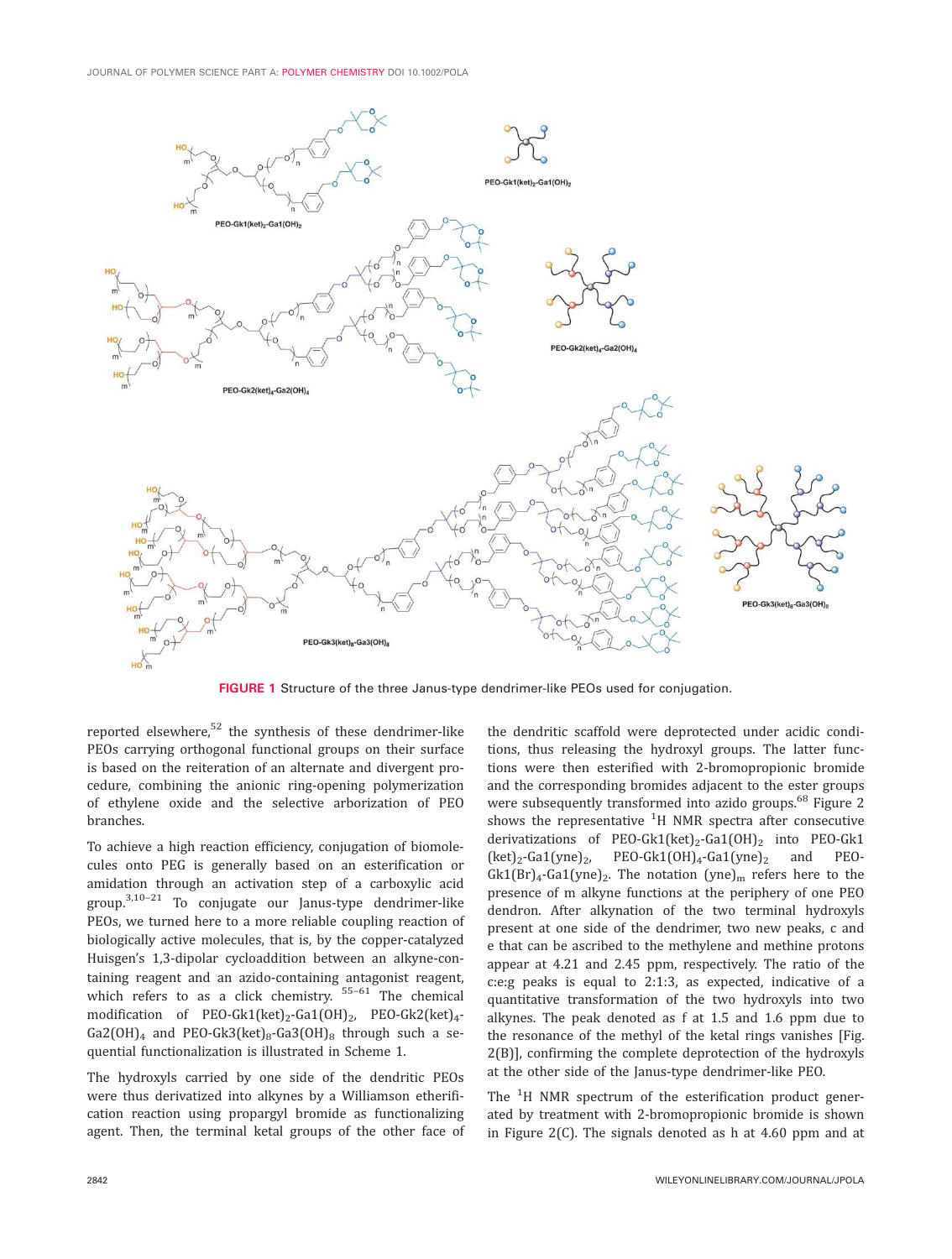

SCHEME 1 Chemical modification of Janus-type dendrimer-like PEOs of 1st generation (part I): introduction of peripheral alkyne and bromoesters moieties. For a sake of simplicity, the chemical modification is shown here only for PEO derivative of first generation (see also Scheme 4).

4.20-4.10 ppm assignable to the methine proton of the secondary bromide and to the ester methylene protons overlap with other peaks (c and i). The signal denoted as j due to the resonance of the methyl protons of bromopropionate groups appears as a doublet separately at 1.78 ppm. In addition, the peak g attributable to the methyl groups of the branching point shifts to 1.1 ppm, owing to the influence of the terminal ester group, as already observed in our previous studies.<sup>52</sup> Using the peak j as a reference for integration, the ratio of e:j:g peaks is equal to 1:6:3, again attesting to the efficient esterification of the four hydroxyl groups on one PEO dendron. Importantly, the alkyne groups previously introduced is not affected at all by this esterification step.

Similarly, samples of higher generation noted PEO-Gk2(ket)<sub>4</sub>- $Ga2(OH)_4$  and PEO-Gk3(ket)<sub>8</sub>-Ga3(OH)<sub>8</sub> were successfully obtained (Schemes 1 and 3).

Therefore, the two types of peripheral groups introduced on the Janus-type dendrimer-like PEO of 2nd and 3rd generation, namely PEO-Gk2(Br)<sub>8</sub>-Ga2(yne)<sub>4</sub>, and PEO-Gk3(Br)<sub>16</sub>- $Ga3(yne)_{8}$ , could serve for further click reactions with biologically active molecules. Folic acid and CPT were selected



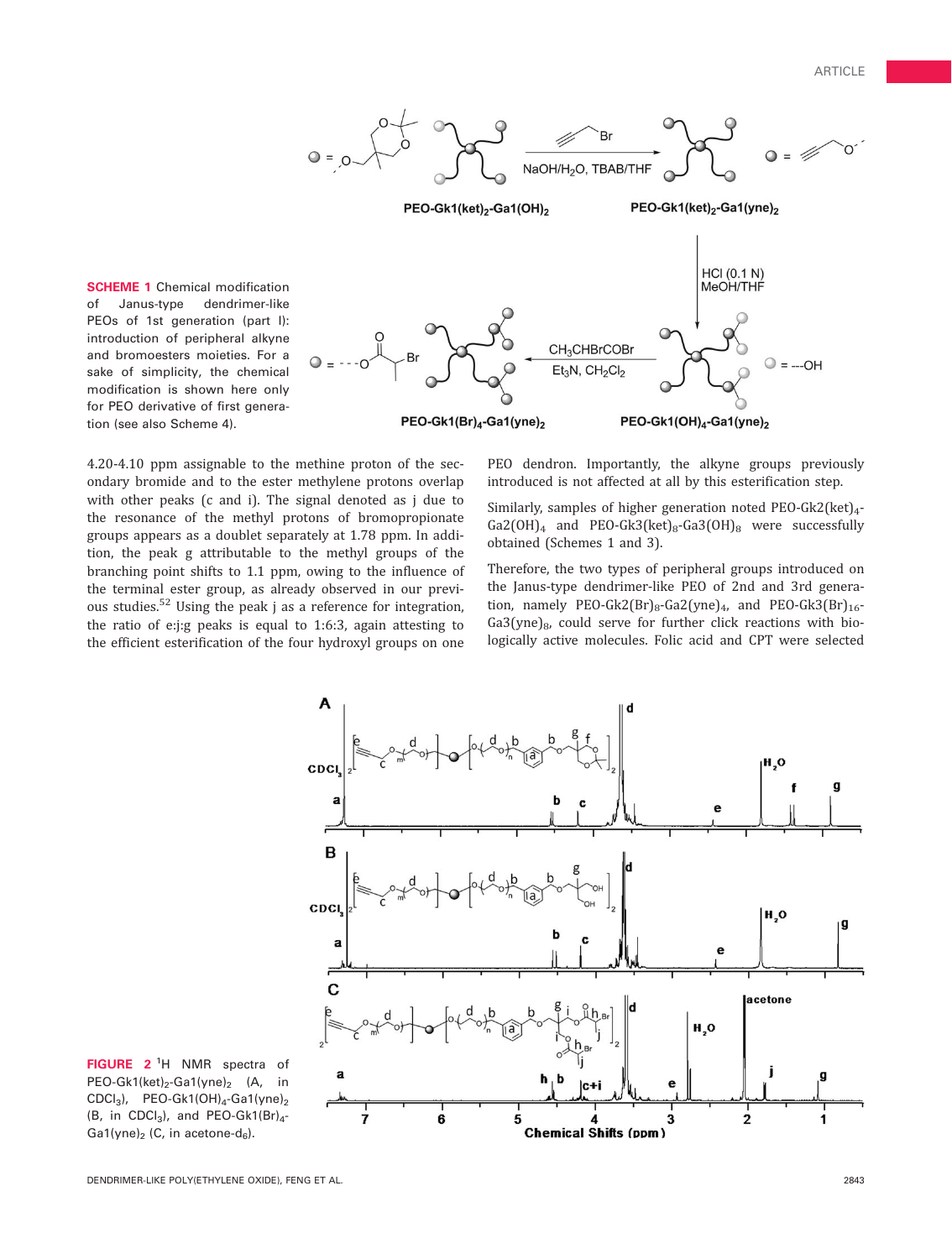

**SCHEME 3** Chemical modification of Janus-type dendrimer-like PEOs of 1st generation (part II): introduction of peripheral folate and camptothecin functions.

for conjugation with these PEO-based dendritic scaffolds. Accordingly, both FA and CPT were first chemically modified with antagonist functions, as illustrated in Scheme 2. An azido group was readily introduced onto FA through an amidation reaction using 2-aminoethyl azide, yielding the folate azide (5). As for CPT, its tertiary hydroxyl group was esterified with 5-hexynoic acid, according to an already published procedure,<sup>66</sup> affording the alkyne-modified CPT  $(3)$ . As verified by  $^{1}$ H and  $^{13}$ C NMR spectroscopy (see Experimental), the analyzed structures exactly corresponded to the expected FA and CPT derivatives.

Next was the conjugation by click chemistry of the dendrimer-like PEOs with these biomolecules, first following the route A shown in Scheme 3. To this end, the catalytic system based on  $CuSO<sub>4</sub>$  and ascorbic acid was preferred over  $CuBr/$ PMDETA to avoid a possible loss of bromide by elimination from the bromoester functions at the other side of the Janustype dendrimer-like PEO. A slight excess of 5 was thus added to ensure a complete conjugation. The  $^1\mathrm{H}$  NMR spectrum of the dendritic PEO thus derivatized is shown in Figure 3(A). Compared with the spectrum of its precursor PEO-Gk1(Br)<sub>4</sub>- $Ga1(yne)_2$  [Fig. 2(C)], one can note that the signals of propargyl group at 4.21 and 2.94 ppm vanished, and a new series of characteristic peaks (k, m, o) appearing at 8.66, 7.65 and 6.64 ppm due to the resonance of protons of FA moieties confirmed that conjugation occurred efficiently. From the signal of methyl group at 0.99 ppm taken as a reference, the ratio of peaks k:m:o:h:j:g was equal to 1:2:2:2:6:3, indicating that the reaction of the PEO-Gk1(Br)<sub>4</sub>-Ga1(yne)<sub>2</sub> with 5 was complete. Importantly, the bromide groups carried by the other side of the dendrimer-like PEO remained intact under the conditions of the click reaction.



SCHEME 2 Synthesis of alkyne- and azido-containing folate and camptothecin derivatives.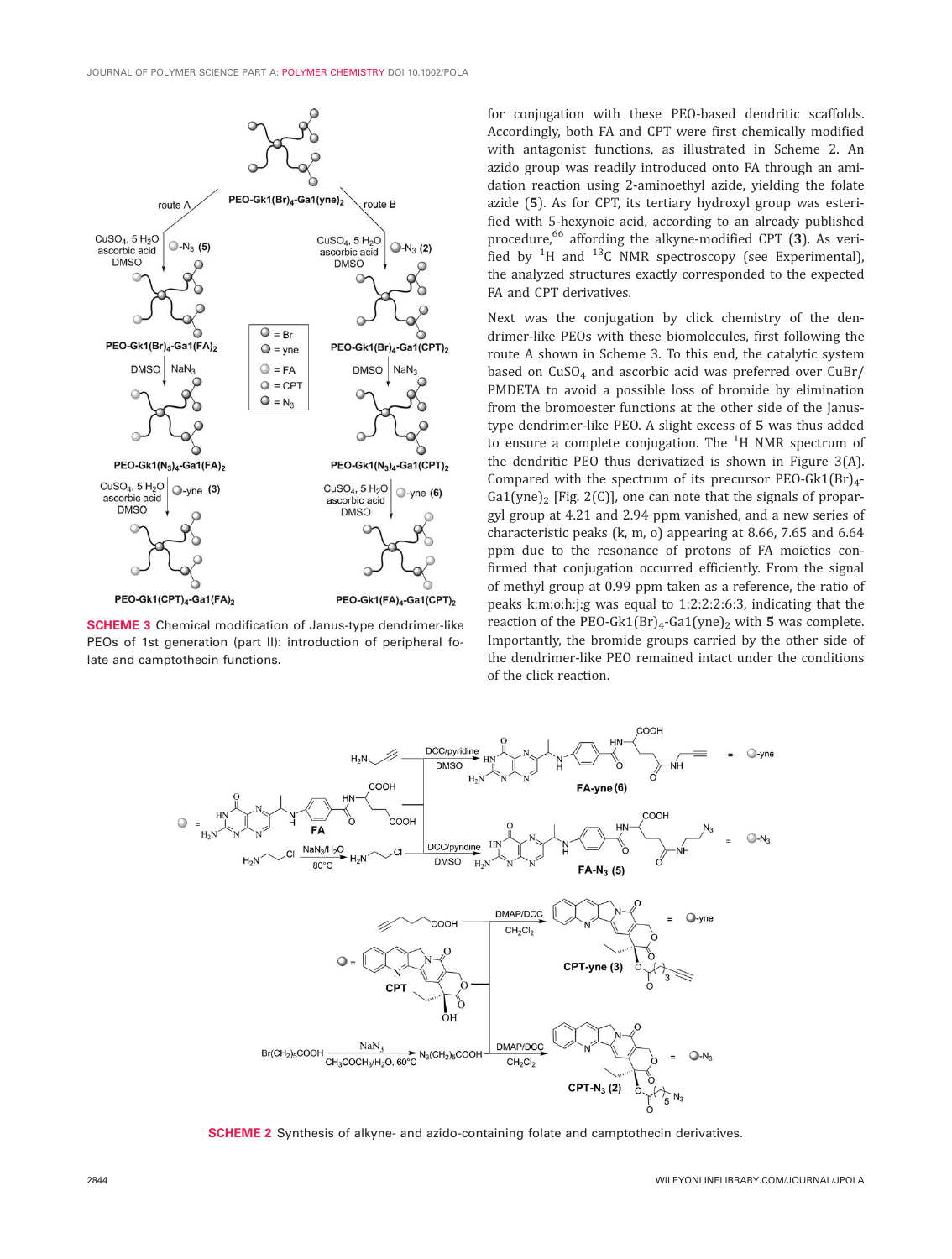

FIGURE 3 Representative <sup>1</sup>H NMR spectra of conjugate products (in DMSO-d<sub>6</sub>): (A) PEO-Gk1Br<sub>4</sub>-Ga1(FA)<sub>2</sub>, (B) PEO-Gk1(N3)<sub>4</sub>-Ga1(FA)<sub>2</sub>, and (C) PEO-Gk1(CPT)<sub>4</sub>-Ga1(FA)<sub>2</sub>. [Color figure can be viewed in the online issue, which is available at wileyonlinelibrary.com.]

The other face of this dendrimer-like PEO was then submitted to an azidification reaction before conjugation with the alkyne-modified CPT (3). The displacement of the bromide of the bromoester groups by azides using  $NaN<sub>3</sub>$  occurred readily. As seen in Figure 3(B), indeed, the signal of the methine group completely vanished and another peak appeared at 4.11 ppm and overlapped with peak i, after displacement by the azide. This chemical modification could also be ascertained by the fact that the signal of the methyl protons of the bromopropionate group which previously appeared at 1.70 ppm [Fig. 3(A)] was shifted upfield at 1.30 ppm after treatment with  $NaN<sub>3</sub>$  [Fig. 3(B)]. Under the same "click reaction" conditions as those previously used, twice as many CPT moieties as FA ones were thus conjugated on the other side of the Janus-type dendrimer-like PEO of 1st generation. The peaks due to aromatic protons of CPT were found to overlap with those due to FA, inducing an increase of the signal intensity in that region. Another characteristic peak denoted as x and due to the protons in position 5 and 17 of the CPT rings appears distinctly around 5.5 ppm [Fig. 3(C)], supporting the occurrence of conjugation.

Following the same route A of Scheme 3, the two other Janus-type dendrimer-like PEOs of 2nd and 3rd generation, PEO-Gk2(Br)<sub>8</sub>-Ga2(yne)<sub>4</sub> and PEO-Gk3(Br)<sub>16</sub>-Ga3(yne)<sub>8</sub>, were also conjugated, with twice as many CPT on one side as FA on the other. The structure of all dendrimer-like PEOs synthesized in this work is provided in Scheme 4.

As shown in route B of Scheme 3, changing the order of conjugation allowed us to achieve dendritic PEO conjugates carrying, in this case, twice as many FA as CPT moieties. For this purpose, CPT and FA were initially modified with the appropriate functionalizing agents, as depicted in Scheme 2. Similar reaction conditions as those described earlier for the synthesis of 3 and 5 were implemented. Thus, 6-azidohexanoic acid was prepared by azidification from 6-bromohexanoic acid and was further esterified with the tertiary hydroxyls of CPT, affording the azido-containing CPT  $(2)$ .<sup>66</sup> Similarly, FA was reacted with propagyl amine yielding the alkyne-functionalized FA (6). The latter FA derivative was further conjugated by click chemistry onto the azido-containing dendrimer-like PEO-Gk1( $N_3$ )<sub>4</sub>-Ga1(CPT)<sub>2</sub> arising from the same PEO-Gk1(Br)<sub>4</sub>-Ga1(yne)<sub>2</sub> substrate as that employed for route A (Scheme 3). Thus, a dendrimer-like PEO of 1st generation, denoted as PEO-Gk1(FA)<sub>4</sub>-Ga1(CPT)<sub>2</sub> carrying two peripheral CPT moieties at one side and four FA groups at the other could be obtained through repeated click chemistry. The  $^{1}$ H NMR spectra of all conjugates are consistent with the expected structure in each case and the peaks can be assigned unambiguously, as shown in Figures 3 and 4.

It should be mentioned that the water solution properties of the different Janus-type dendrimer-like PEOs changed dramatically after conjugation. The hydrophobic character of both CPT and FA moieties obviously made the dendritic PEO conjugates much less soluble in water, as compared to the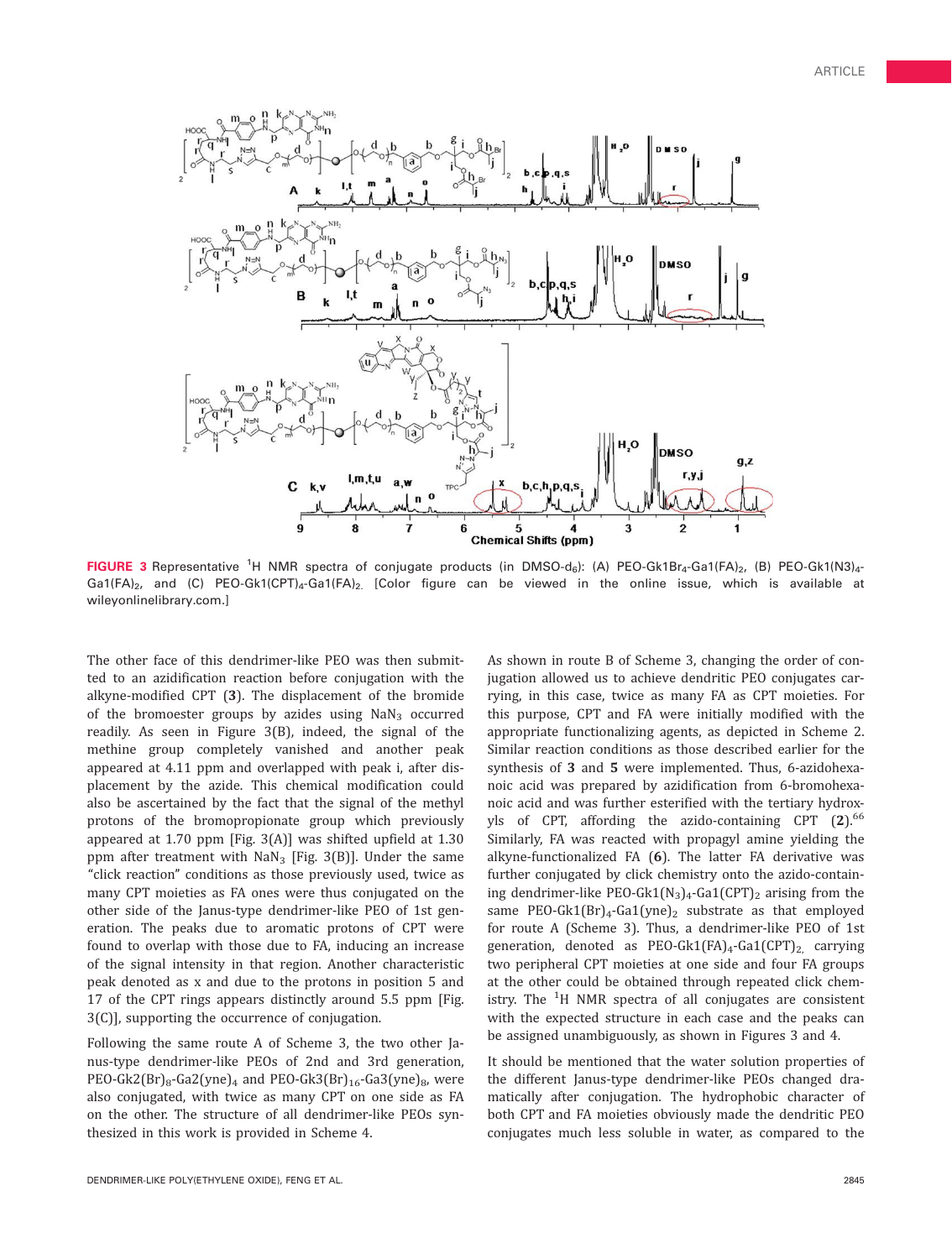

SCHEME 4 Synthetic pathway to Janus-type dendrimer-like PEOs with peripheral camptothecin dans folate moieties.

parent substrates before conjugation. First inspection by  $^{\rm 1H}$ NMR suggested the formation of micellar aggregates with CPT moieties—and partly the folates—being wrapped by the PEO chains. For instance, the <sup>1</sup>H NMR spectrum of PEO- $Gk1(CPT)<sub>4</sub>-Ga1(FA)<sub>2</sub>$  run in a mixture of DMSO- $d<sub>6</sub>$  and D<sub>2</sub>O did not show the resonance of the peaks due to the CPT moieties (Fig. 5), in particular that appearing at 5.5 ppm due to the protons at C5 and C17 positions [see Fig. 3(C)]. In contrast, the characteristic protons of the folate moieties could be partly detected, for instance, peaks k, m, o (Fig. 5),

suggesting that these latter groups were not entirely shielded by PEO.

Water solution properties of all the four PEO conjugates shown in Scheme 4 were further investigated by dynamic light scattering (DLS). Because of the aforementioned hydrophobicity of folates and CPT moieties, the dendritic PEO conjugates could not be directly dissolved in water. Hence, they were first dissolved in DMSO then dialyzed against water, and the micellar aggregates formed in this way were analyzed by DLS (Fig. 6). The prodrug based on the Janus-type



FIGURE 4<sup>1</sup>H NMR spectra of conjugate products following the route B of Scheme 2: (A) PEO-Gk1Br<sub>4</sub>-Ga1(CPT)<sub>2</sub> (acetone-d<sub>6</sub>), (B) PEO-Gk1(N3)<sub>4</sub>-Ga1(CPT)<sub>2</sub> (acetone-d<sub>6</sub>), and (C) PEO-Gk1(FA)<sub>4</sub>-Ga1(CPT)<sub>2</sub> (DMSO-d<sub>6</sub>). [Color figure can be viewed in the online issue, which is available at wileyonlinelibrary.com.]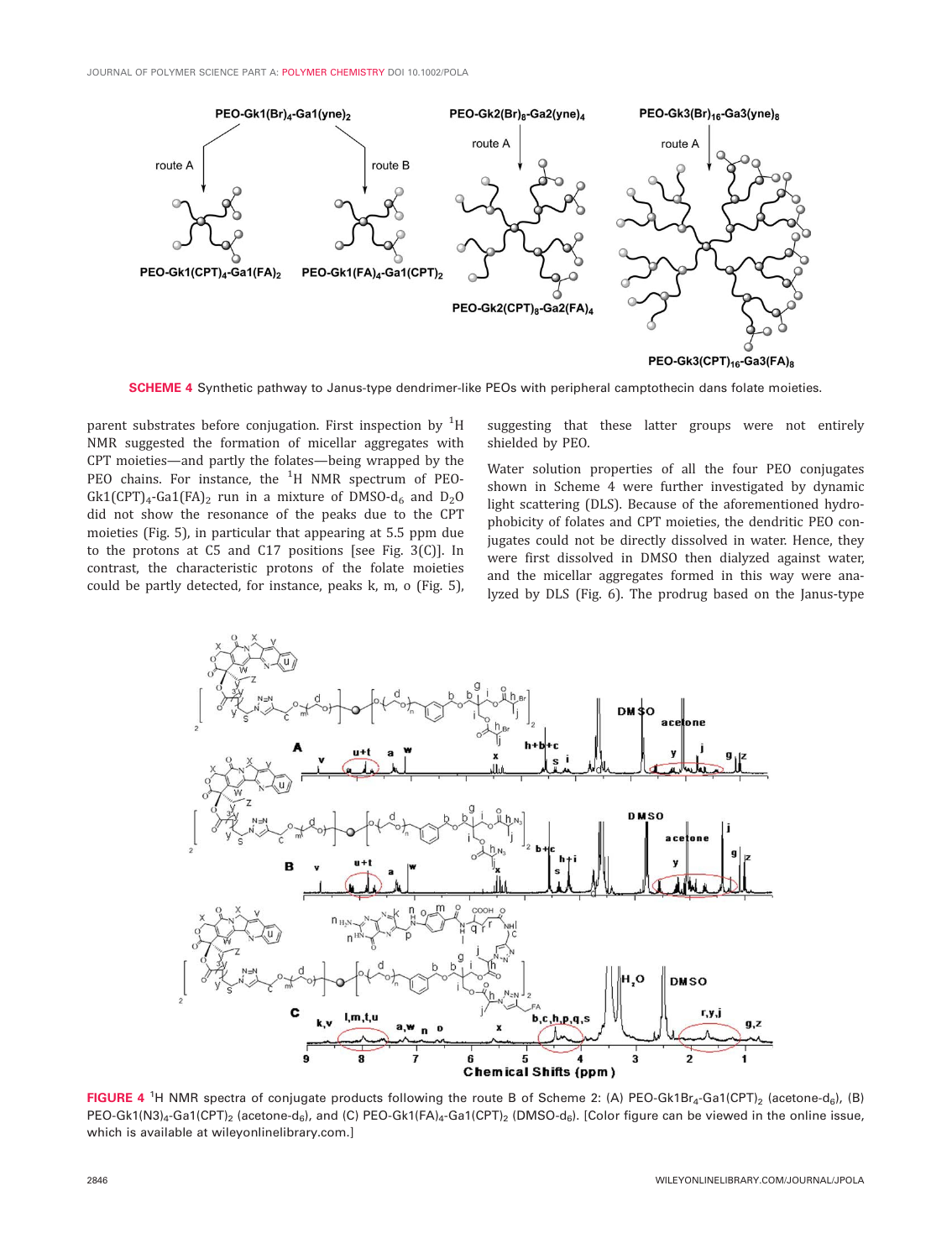dendrimer-like PEO of 1st generation, PEO-Gk1(CPT)<sub>4</sub>-Ga1(FA)<sub>2</sub>, showed one major population of large size ( $D_H$  = 220 nm) along with two other less intense populations of lower degree of aggregation. Upon increasing the number of generations, two populations for PEO-Gk2(CPT)<sub>8</sub>-Ga2(FA)<sub>4</sub> and only one single population for PEO-Gk3(CPT)<sub>16</sub>-Ga3(FA)<sub>8</sub> were observed, respectively. The size of these micellar aggregates decreased from 220 to 192 to 146 nm for PEO- $Gk1(CPT)<sub>4</sub>-Ga1(FA)<sub>2</sub>$ , PEO-Gk2(CPT)<sub>8</sub>-Ga2(FA)<sub>4</sub>, and PEO- $Gk3(CPT)_{16}$ -Ga3(FA)<sub>8</sub>, respectively. This decrease in size might be explained by an increase of compactness as the generation number increased.

Although the weight ratios of PEO chains to CPT and FA moieties do not vary significantly between the three dendritic PEO bioconjugates, their respective degree of branching drastically varies. As reported by Wang et al.,<sup>69</sup> a low degree of branching as in the 1st generation cannot prevent intermolecular associations of the hydrophobic components, the PEO arms forming a relatively loose outer shell. In contrast, for the 2nd and 3rd dendrimer-like PEOs carrying CPT and FA functions exhibit a higher degree of branching, and the formation of a relatively compact shield may be favored, preventing intermolecular hydrophobic aggregations from developing to a large extent. As for the conjugate of 1st generation obtained by the alternate route of functionalization and possessing the lowest content of hydrophobic CPT, PEO- $Gk1(FA)<sub>4</sub>-Ga1(CPT)<sub>2</sub>$ , only one population of micellar aggregate is observed by DLS with a value of  $D_H = 124$  nm. The folate part of this compound can well be detected by  ${}^{1}H$ NMR, which indicates that FA moieties are not embedded in the core of the aggregate, but rather reside in the outer shell ready to target its receptor site. A more thorough investigation into the solution properties of these conjugated dendrimer-like PEOs is in progress. A biological evaluation of these materials in vitro and in vivo is also currently ongoing.



FIGURE 5<sup>1</sup>H NMR spectrum of conjugate products PEO- $Gk1(CPT)_{4}$ -Ga1(FA)<sub>2</sub> in the mixture of DMSO-d<sub>6</sub> and D<sub>2</sub>O (1: 4). [Color figure can be viewed in the online issue, which is available at wileyonlinelibrary.com.]



FIGURE 6 Dynamic light scattering results of different Janustype PEO dendrimer conjugates with camptothecin and folic acid in water. [Color figure can be viewed in the online issue, which is available at wileyonlinelibrary.com.]

#### **CONCLUSIONS**

Asymmetric dendritic scaffolds consisting of true PEO arms between the branching points, referred to as Janus-type dendrimer-like PEOs, can serve to derive bioconjugates carrying multiple folic acid and CPT moieties. The multivalency provided by the dendritic architecture can thus be combined with the specific properties of PEO, including biocompatibility, water solubility, nontoxicity, and nonrecognition by the immune system. The multiple folate and CPT moieties of these bioconjugates are aimed to target receptor sites and to treat the infected targets, respectively. Such polymeric prodrugs are expected to exhibit better biological activities than linear PEO counterparts. Click chemistry proves a particularly efficient coupling method to conjugate biologically molecules sequentially onto these Janus-type dendrimer-like PEOs. This can be achieved thanks to consecutive and alternate chemical modifications of the peripheral groups, one dendritic face after the other. The number of conjugated biomolecules carried by these prodrugs can be adjusted by varying the generation number of the dendritic PEO substrates and/or the order of functionalization. The biological activity of these novel dendritic bioconjugates is in progress, in particular in order to scrutinize the optimal number of CPT and folic acid molecules that are required for an efficient application.

#### REFERENCES AND NOTES

1 Pizzolato, J. F.; Saltz, L. B. Lancet 2003, 361, 2235–2242.

2 Zhao, H.; Lee, C.; Sai, P.; Choe, Y. H.; Boro, M.; Pendri, A.; Guan, S.; Greenwald, R. B. J Org Chem 2000, 65, 4601–4606.

3 Greenwald, R. B.; Choe, Y. H.; McGuire, J.; Conover, C. D. Adv Drug Deliv Rev 2003, 55, 217–250.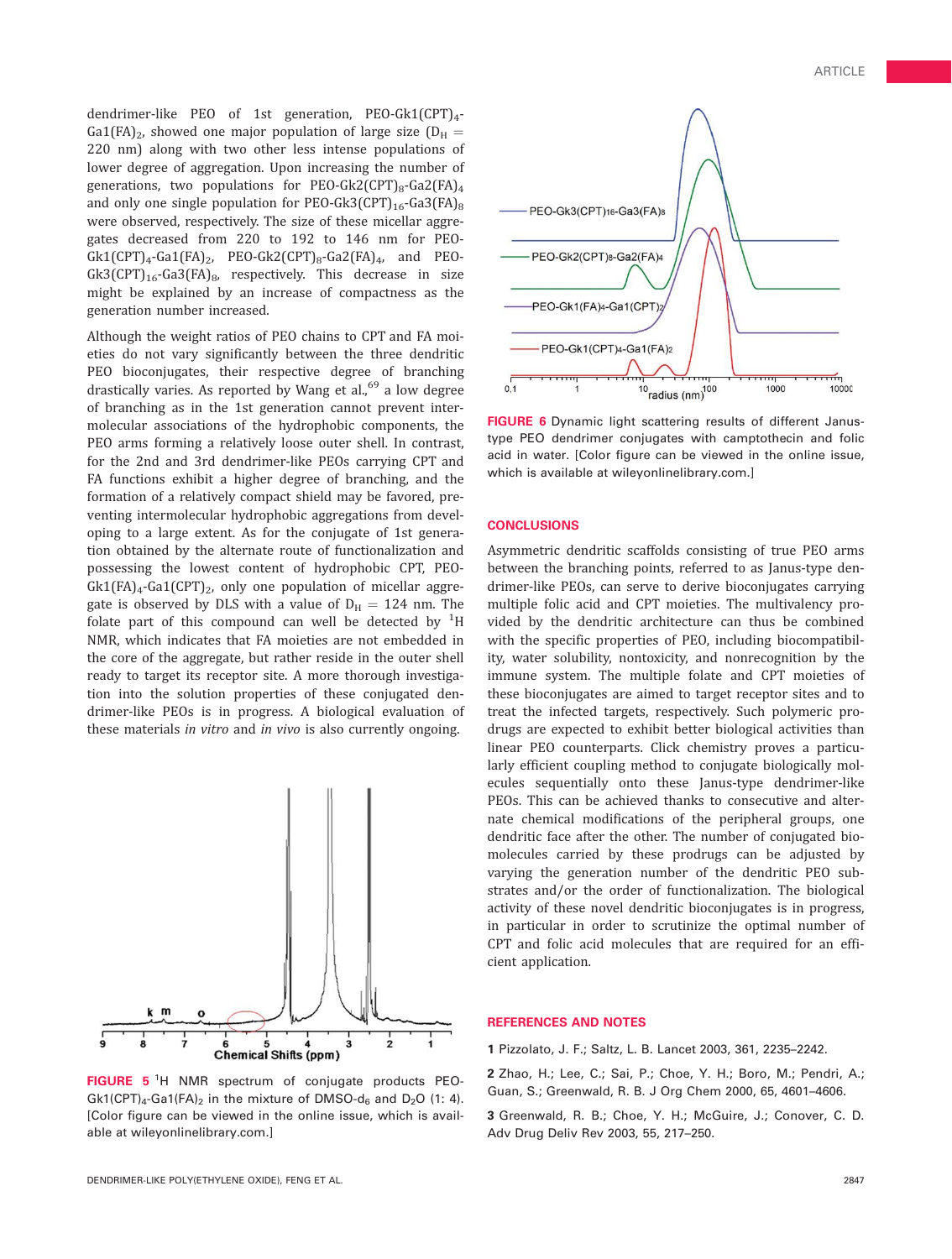4 Li, C. Adv Drug Deliv Rev 2002, 54, 695–713.

5 Haag, R.; Kratz, F. Angew Chem Int Ed 2006, 45, 1198–1215.

6 Kratz, F.; Abu Ajaj, K.; Warnecke, A. Expert Opin Inv Drug 2007, 16, 1037–1058.

7 Duncan, R.; Gac-Breton, S.; Keane, R.; Musila, R.; Sat, Y. N.; Satchi, R.; Searle, F. J Controlled Release 2001, 74, 135–146.

8 Harris, J. M.; Zaplisky, S. Poly(ethylene glycol): Chemistry and Biomedical Applications; ACS Series 680: Washington, DC, 1997.

9 Roberts, M. J.; Bentley, M. D.; Harris, J. M. Adv Drug Deliv Rev 2002, 54, 459–476.

10 Conover, C. D.; Pendri, A.; Lee, C.; Gilbert, C. W.; Shum, K. L.; Greenwald, R. B. Anticancer Res 1997, 17, 3361–3368.

11 Conover, C. D.; Greenwald, R. B.; Pendri, A.; Gilbert, K. W.; Shum, K. L. Cancer Chemoth Pharm 1998, 42, 407–414.

12 Minko, T.; Paranjpe, P. V.; Qiu, B.; Lalloo, A.; Won, R.; Stein, S.; Sinko, P. J. Cancer Chemoth Pharm 2002, 50, 143–150.

13 Dharap, S. S.; Qiu, B.; Williams, G. C.; Sinko, P.; Stein, S.; Minko, T. J Controlled Release 2003, 91, 61–73.

14 Greenwald, R. B.; Zhao, H.; Xia, J. Bioorg Med Chem 2003, 11, 2635–2639.

15 Fleming, A. B.; Haverstick, K.; Saltzman, W. M. Bioconjugate Chem 2004, 15, 1364–1375.

16 Paranjpe, P. V.; Chen, Y.; Kholodovych, V.; Welsh, W.; Stein, S.; Sinko, P. J. J Controlled Release 2004, 100, 275–292.

17 Paranjpe, P. V.; Stein, S.; Sinko, P. J. Anti-Cancer Drugs 2005, 16, 763–775.

18 Yu, D.; Peng, P.; Dharap, S. S.; Wang, Y.; Mehlig, M.; Chandna, P.; Zhao, H.; Filpula, D.; Yang, K.; Borowski, V.; Borchard, G.; Zhang, Z.; Minko, T. J Controlled Release 2005, 110, 90–102.

19 Dharap, S. S.; Chandna, P.; Wang, Y.; Khandare, J. J.; Qiu, B.; Stein, S.; Minko, T. J Pharm Exp Ther 2006, 316, 992–998.

20 Chandna, P.; Saad, M.; Wang, Y.; Ber, E.; Khandare, J.; Vetcher, A. A.; Soldatenkov, V. A.; Minko, T. Mol Pharm 2007, 4, 668–678.

21 Haverstick, K.; Fleming, A.; Saltzman, W. M. Bioconjugate Chem 2007, 18, 2115–2121.

22 Cheng, J.; Khin, K. T.; Jensen, G. S.; Liu, A.; Davis, M. E. Bioconjugate Chem 2003, 14, 1007–1017.

23 Schluep, T.; Cheng, J.; Khin, K. T.; Davis, M. E. Cancer Chemoth Pharm 2006, 57, 654–662.

24 Sakuma, S.; Lu, Z.; Kopeckova, P.; Kopecek, J. J Controlled Release 2001, 75, 365–379.

25 Singer, J. W.; Bhatt, R.; Tulinsky, J.; Buhler, K. R.; Heasley, E.; Klein, P.; De Vries, P. J Controlled Release 2001, 74, 243–247.

26 Henne, W. A.; Doorneweerd, D. D.; Hilgenbrink, A. R.; Kularatne, S. A.; Low, P. S. Bioorg Med Chem Lett 2006, 16, 5350–5355.

27 Low, P. S.; Henne, W. A.; Doorneweerd, D. D. Acc Chem Res 2008, 41, 120–129.

28 Khandare, J. J.; Jayant, S.; Singh, A.; Chandna, P.; Wang, Y.; Vorsa, N.; Minko, T. Bioconjugate Chem 2006, 17, 1464–1472.

29 Majoros, I. J.; Thomas, T. P.; Mehta, C. B.; Baker, J. R., Jr. J Med Chem 2005, 48, 5892–5899.

30 Majoros, I. J.; Myc, A.; Thomas, T.; Mehta, C. B.; Baker, J. R. Biomacromolecules 2006, 7, 572–579.

31 Cloninger, M. J. Curr Opin Chem Biol 2002, 6, 742–748.

32 Svenson, S.; Tomalia, D. A. Adv Drug Deliv Rev 2005, 57, 2106–2129.

33 Martin, I. K.; Twyman, L. J. Tetrahedron Lett 2001, 42, 1119–1121.

34 Chen, Y.-C.; Wu, T.-F.; Jiang, L.; Deng, J.-G.; Liu, H.; Zhu, J.; Jiang, Y.-Z. J Org Chem 2005, 70, 1006–1010.

35 Wu, P.; Malkoch, M.; Hunt, J. N.; Vestberg, R.; Kaltgrad, E.; Finn, M. G.; Fokin, V. V.; Sharpless, K. B.; Hawker, C. J Chem Commun 2005, 5775–5777.

36 Dirksen, A.; Meijer, E. W.; Adriens, W.; Hackeng, T. Chem Commun 2006, 1667–1669.

37 Lukin, O.; Gramlich, V.; Kandre, R.; Zhun, I.; Felder, T.; Schalley, C. A.; Dolgonos, G. J Am Chem Soc 2006, 128, 8964–8974.

38 Goodwin, A. P.; Lam, S. S.; Frechet, J. M. J. J Am Chem Soc 2007, 129, 6994–6995.

39 Luo, D.; Haverstick, K.; Belcheva, N.; Han, E.; Saltzman, W. M. Macromolecules 2002, 35, 3456–3462.

40 Mannisto, M.; Vanderkerken, S.; Toncheva, V.; Elomaa, M.; Ruponen, M.; Schacht, E.; Urtti, A. J Controlled Release 2002, 83, 169–182.

41 Bhadra, D.; Bhadra, S.; Jain, S.; Jain, N. K. Int J Pharm 2003, 257, 111–124.

42 Chen, H.-T.; Neerman, M. F.; Parrish, A. R.; Simanek, E. E. J Am Chem Soc 2004, 126, 10044–10048.

43 Okuda, T.; Kawakami, S.; Akimoto, N.; Niidome, T.; Yamashita, F.; Hashida, M. J Controlled Release 2006, 116, 330–336.

44 Gajbhiye, V.; Kumar, P. V.; Tekade, R. K.; Jain, N. K. Curr Pharm Design 2007, 13, 415–429.

45 Guillaudeu, S. J.; Fox, M. E.; Haidar, Y. M.; Dy, E. E.; Szoka, F. C.; Frechet, J. M. J Bioconjugate Chem 2008, 19, 461–469.

46 Kaminskas, L. M.; Boyd, B. J.; Karellas, P.; Krippner, G. Y.; Lessene, R.; Kelly, B.; Porter, C. J. H. Mol Pharmaceutics 2008, 5, 449–463.

47 Lim, J.; Simanek, E. E. Org Lett 2008, 10, 201–204.

48 Yang, H.; Lopina, S. T.; DiPersio, L. P.; Schmidt, S. P. J Mater Sci: Mater Med 2008, 19, 1991–1997.

49 Taton, D.; Feng, X.; Gnanou, Y. New J Chem 2007, 31, 1097–1110.

50 Feng, X. S.; Taton, D.; Chaikof, E. L.; Gnanou, Y. J Am Chem Soc 2005, 127, 10956–10966.

51 Van Renterghem, L. M.; Feng, X.; Taton, D.; Gnanou, Y.; Du Prez, F. E. Macromolecules 2005, 38, 10609–10614.